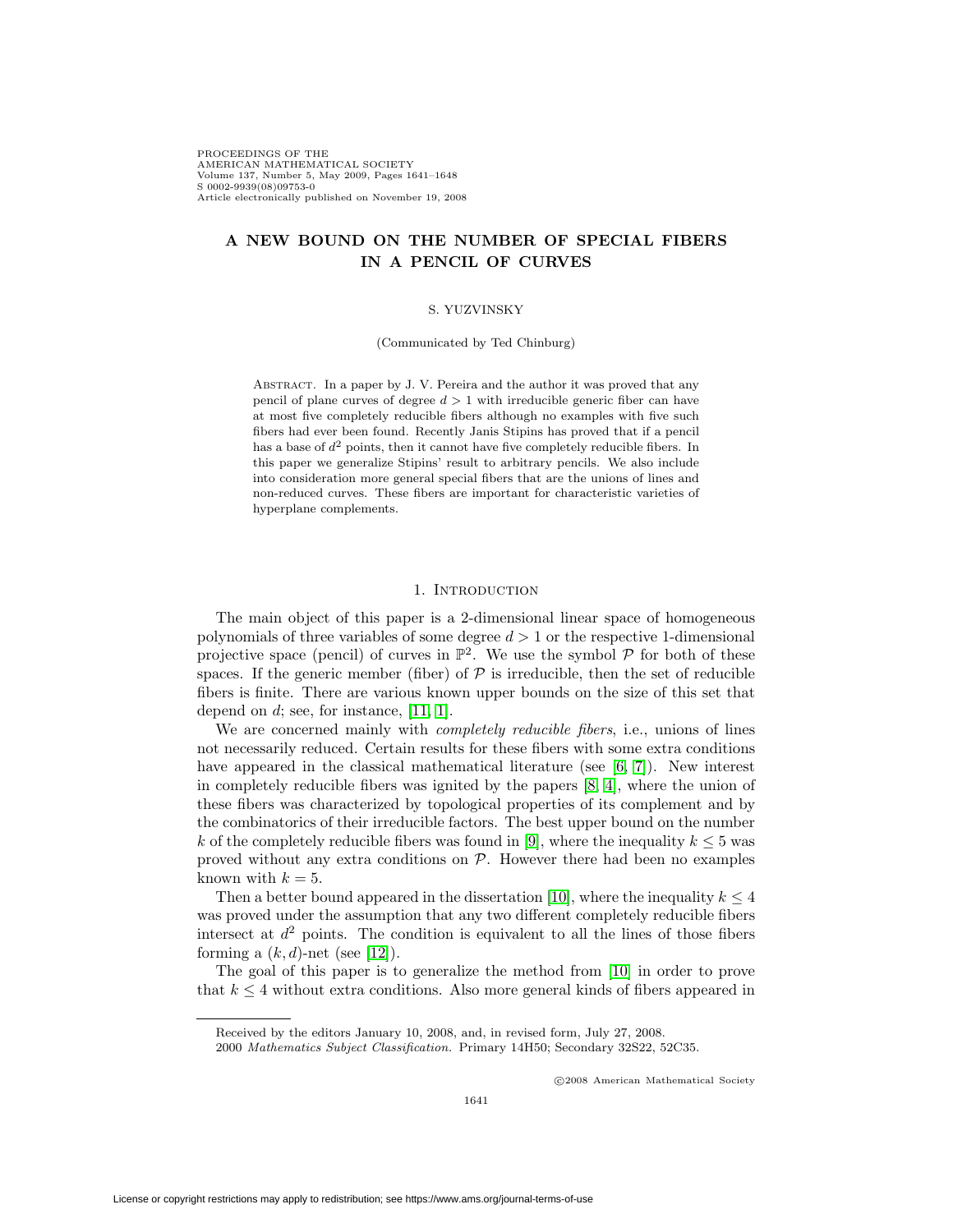studies by A. Dimca of characteristic varieties for hyperplane arrangement complements (see [\[3\]](#page-6-7)). These are fibers that are unions of lines and non-reduced curves. We called these fibers *special* and included them in our consideration.

Let us remark that there are many examples of pencils with  $k = 3$  (for instance, see [\[4,](#page-6-4) [9,](#page-6-5) [10\]](#page-6-6)) but only one (up to isomorphism and conjugation) with  $k = 4$ . This is the well-known Hesse pencil generated by a smooth plane cubic and its Hessian. We consider the case  $k = 4$  in Theorem [3.1](#page-5-0) and the problem at the end of this paper.

Since the dissertation [\[10\]](#page-6-6) is not published we do not assume that its proofs are available to the reader. As a result this paper has proofs of three different types. Some of them, such as Lemma [2.1](#page-1-0) (attributed by Stipins to Dolgachev) and Proposition [2.12,](#page-4-0) are essentially taken from [\[10\]](#page-6-6); some, like Theorem [2.7,](#page-2-0) have been made shorter and fit the more general situation; and others, like Theorem [3.1,](#page-5-0) are new.

The author is grateful to J. Stipins for providing his dissertation and to I. Dolgachev for useful discussions.

#### 2. Hessians of a pencil of curves

Recall from the Introduction that as a rule we do not distinguish between a plane curve and its defining polynomials. Let P be a pencil of curves of degree  $d(d > 1)$ whose generic fiber is irreducible. We assume immediately that  $P$  has at least four special fibers  $F_i$ ,  $i = 1, 2, 3, 4$ , three of which, say  $F_i$ ,  $i = 1, 2, 3$ , are completely reducible. Clearly any two fibers cannot have a common component; whence the base  $B$  of  $\mathcal P$  (i.e., the mutual intersection of all the fibers) is finite. Also it follows from  $d > 1$  that  $|B| > 1$ , i.e., that P does not lie in a pencil of lines. Choosing the fibers  $F_1$  and  $F_2$  as generators we have  $F_i = \lambda_i F_1 + \mu_i F_2$ ,  $i = 3, 4$  for some  $[\lambda_i : \mu_i] \in \mathbb{P}^1$ . For symmetry we put  $(\lambda_1, \mu_1) = (1, 0)$  and  $(\lambda_2, \mu_2) = (0, 1)$ . We also put  $F(\lambda, \mu) = \lambda F_1 + \mu F_2$  for all  $\lambda$  and  $\mu$ .

Now we study the family parametrized by  $[\lambda : \mu] \in \mathbb{P}^1$  of the Hessians of curves  $F(\lambda,\mu)$ . Let us recall that the Hessian of a plane curve (or a homogeneous polynomial of three variables  $x, y, z$  is the polynomial  $H(F)$ , that is, the determinant of the  $3 \times 3$ -matrix of the second derivatives of F. The points of the curve  $F \cap H(F)$  are precisely the points of F that are either multiple or flexes (see, for instance, [\[5\]](#page-6-8)). In particular  $H(F)$  contains F if and only if F is a special fiber. Also  $H(F)$  is identically zero if and only if F is the union of concurrent lines. We put  $H(\lambda,\mu) = H(F(\lambda,\mu))$ . Notice that  $H(\lambda,\mu)$  is a homogeneous polynomial of degree  $3d-6$  in x, y, z whose coefficients are cubic forms in  $\lambda$  and  $\mu$ .

<span id="page-1-0"></span>**Lemma 2.1.** For every  $[\lambda : \mu] \in \mathbb{P}^1$  the curve  $H(\lambda, \mu)$  passes through every  $P \in B$ .

*Proof.* For a fixed point  $P \in B$  the polynomial  $H(\lambda, \mu)$  evaluated at P is a cubic form in  $\lambda$  and  $\mu$  that has at least four zeros at  $(\lambda_i, \mu_i)$ . Thus this form is identically 0, which implies the statement.  $\Box$ 

Lemma [2.1](#page-1-0) is false for a pencil with just three completely reducible fibers.

**Example 2.2.** Consider the pencil  $\{\lambda x^2(y^2 - z^2) + \mu y^2(x^2 - z^2)\}\)$  (closely related to the Coxeter group of type  $B_3$ ). Then  $H(1, 1)$  is not 0 at the base point  $[1 : 1 : 1]$ . The pencil has three completely reducible fibers: the generators and  $F(1, -1) =$  $z^2(y^2-x^2)$ .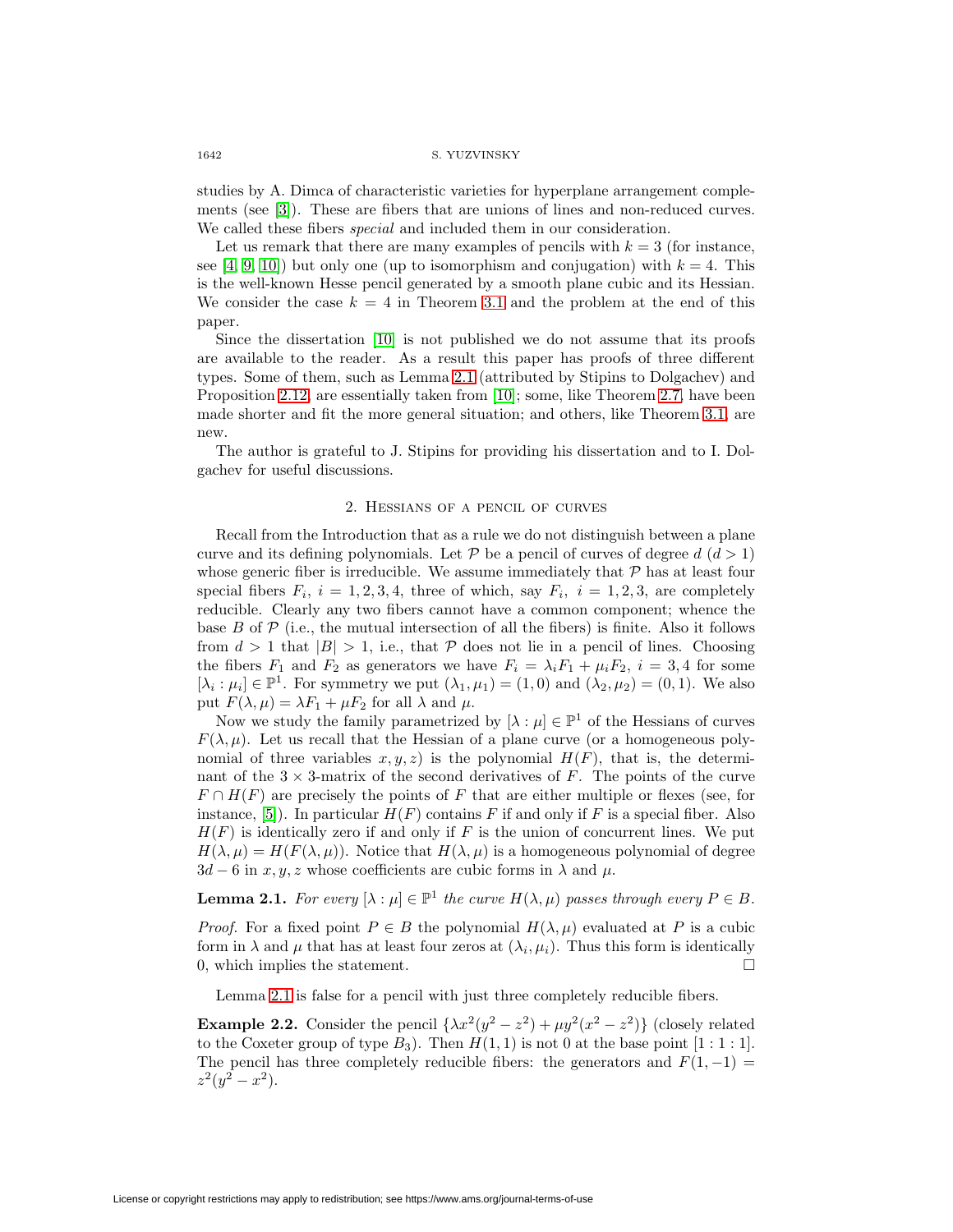In fact we need a much stronger statement than Lemma [2.1.](#page-1-0) We need to check that the triple  $(F_1, F_2, H(\lambda, \mu))$  satisfies at any  $P \in B$  the conditions of the Max Noether Fundamental Theorem ([\[5\]](#page-6-8), p. 120). Then we will be able to apply that theorem. For that we need to discuss the multiplicities of the base points at the fibers of the pencil.

Fix  $P \in B$  and without any loss assume that  $P = [0:0:1]$ . Then the local ring  $O_P(\mathbb{P}^2)$  can be identified with  $\mathbb{C}_{(x,y)}[x,y]$ . Also for any homogeneous polynomial F of variables  $x, y, z$  put  $F^* = F(x, y, 1)$  and write  $F^* = \sum_{i \ge m} F^{(i)}$  where  $F^{(i)}$  is the homogeneous component of degree i of  $F^*$  and  $F^{(m)} \neq 0$ . Here the non-negative integer  $m = m_P(F) = \text{mult}_P(F)$  is the multiplicity of P on F. The curve  $F^{(m)}$  in  $\mathbb{P}^2$  is the union of concurrent lines with some multiplicities and each of them is a tangent line at  $P$  to  $F$ .

<span id="page-2-1"></span>In the rest of the paper, any time we fix a point  $P \in B$  we assume that  $P =$  $[0:0:1]$ .

**Lemma 2.3.** (i) The multiplicity of any  $P \in B$  is the same on any fiber. (ii) No two fibers have a common tangent line at any  $P \in B$ .

*Proof.* (i) Fix  $P \in B$  and suppose there are fibers J and K such that  $m = m_P(J)$  $m_P (K)$ . Then since J and K linearly generate all fibers we have  $m_P (F) = m$  for every fiber  $F$  different from  $K$ . Since the number of the completely reducible fibers is at least three, there exist two fibers, say  $F_1$  and  $F_2$ , among the completely reducible ones different from K. Since for a completely reducible fiber F the polynomial  $F^{(m)}$ is the product of all factors (with their multiplicities) of  $F$  that pass through  $P$  we conclude that  $F_1^{(m)}$  and  $F_2^{(m)}$  are linearly independent over  $\mathbb{C}$ . Hence  $F^{(m)} \neq 0$  for every fiber  $F$ , which contradicts the assumption about  $K$ .

(ii) Suppose there exist fibers J and K and a linear form  $\alpha$  such that  $\alpha$  divides  $J^{(m)}$  and  $K^{(m)}$ , where  $m = m_P(F)$  for every fiber F. Then  $\alpha$  divides  $F^{(m)}$  for every fiber  $F$ , in particular for completely reducible fibers  $F_1$  and  $F_2$ . This implies that  $\alpha$  divides  $F_1$  and  $F_2$ , which contradicts the assumption about  $B$ .

Remark 2.4. Notice that the proof of Lemma [2.3](#page-2-1) uses only that the pencil has three completely reducible fibers. In a different form it was proved in [\[4\]](#page-6-4).

<span id="page-2-2"></span>Now we study the multiplicity of the Hessians at the base points. First we record a simple general lemma.

**Lemma 2.5.** Let  $P = [0:0:1]$  be a point, F a plane curve of degree d that is not the union of all lines passing through P, and  $m = m_P(F) > 1$ . Let  $H = H(F)$  be the Hessian of F. Then  $m_P(H)=3m-4$  and  $F^{(m)}$  divides  $H^{(3m-4)}$ .

*Proof.* It is clear from the definition that  $m_P (H) \geq 3m-4$  and  $H^{(3m-4)}z^{3(d-m)-2}$  $H(G)$ , where  $G = F^{(m)} z^{d-m}$ . Notice that by the condition on F we have  $d-m \geq 1$ . Thus the curve  $G$  is the union of non-concurrent lines, whence it divides its Hessian, which is not identically zero. Both statements follow.  $\square$ 

Remark 2.6. Notice that the previous lemma can be applied to every fiber F of  $\mathcal P$ and every  $P \in B$  with  $mult_P(F) > 1$ . Indeed if F were the union of lines passing through  $P$ , then  $P$  would have been the unique point in  $B$ , which is impossible by conditions on P.

<span id="page-2-0"></span>Now we can prove what we need.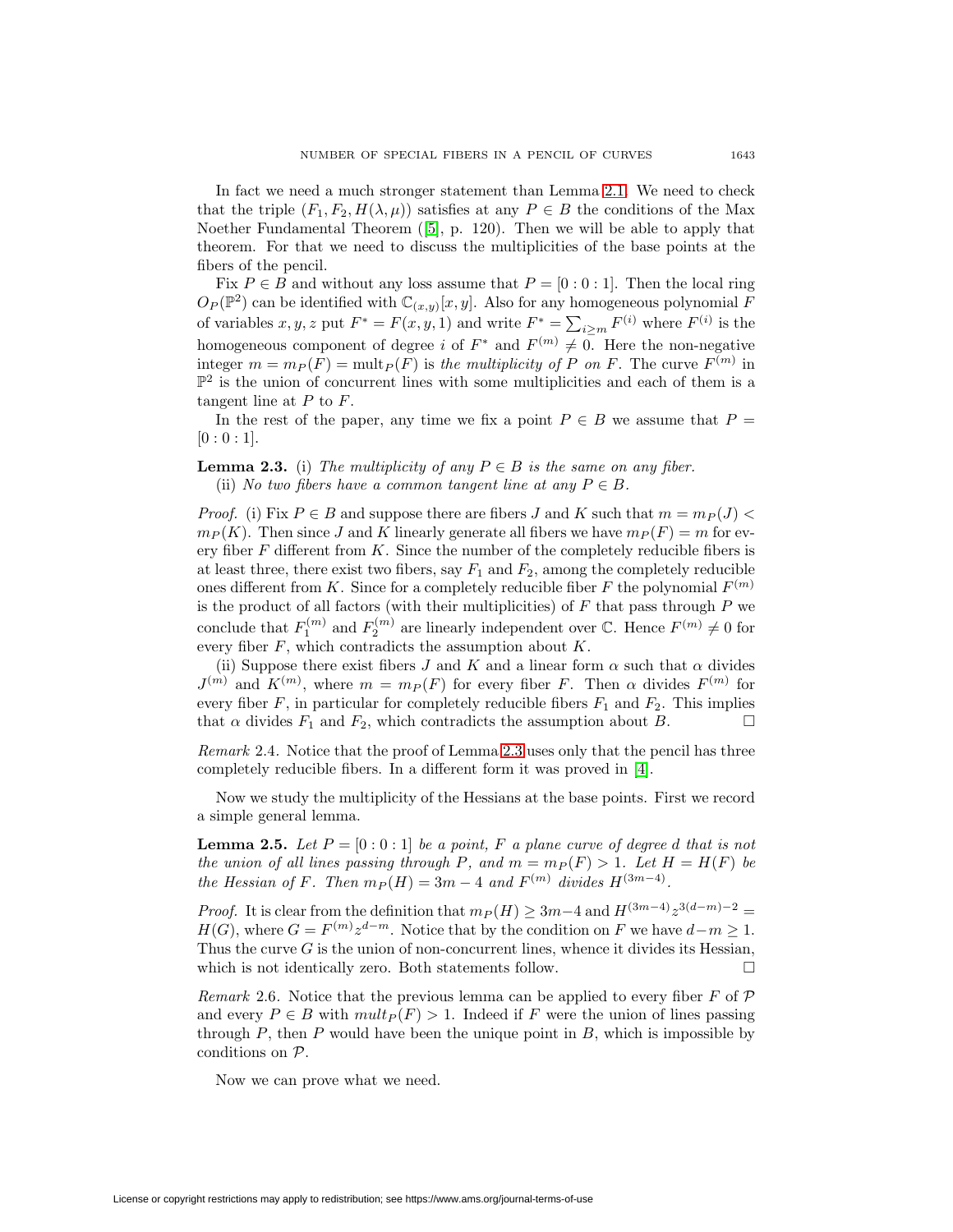**Lemma 2.7.** For all  $[\lambda : \mu] \in \mathbb{P}^1$ , Noether's conditions (see [\[5\]](#page-6-8)) are satisfied for  $(F_1, F_2, H(\lambda, \mu))$  at every  $P \in B$ .

*Proof.* Fix  $[\lambda : \mu] \in \mathbb{P}^1$  and consider several cases.

(i)  $m_P(F_i)=1, i = 1, 2$ . The claim follows from Lemma [2.1](#page-1-0) and [\[5\]](#page-6-8), Proposition  $5.5.1(1)$ .

(ii)  $m = m_P(F_i) \geq 3, i = 1, 2$ . Then  $m_P(F(\lambda, \mu)) = m$  by Lemma [2.3;](#page-2-1) whence by Lemma [2.5](#page-2-2)  $m_P(H(\lambda,\mu)) = 3m - 4 \geq 2m - 1$ . The claim follows from [\[5\]](#page-6-8), Proposition 5.5.1(3).

(iii)  $m_P(F_i)=2, i = 1, 2$ . By Lemma [2.5](#page-2-2)  $m_P(H(\lambda,\mu)) = 2$  also. Since no ready sufficient condition applicable to this case is known to me we need to work with Noether's conditions directly.

To simplify notation put  $F = F(\lambda, \mu)$  and  $H = H(\lambda, \mu)$ . It suffices to prove that  $H^* \in (F_1^*, F_2^*)$  in  $\mathbb{C}_{(x,y)}[x, y]$ . Using Lemma [2.5](#page-2-2) again we see that there exists  $c \in \mathbb{C}^*$  such that  $H^{(2)} = c(\lambda F_1^{(2)} + \mu F_2^{(2)})$ . Now put  $H_1 = H - cFz^{2d-6}$  and notice that  $m_P(H_1) \geq 3$ . Thus for  $F_1, F_2, H_1$  the criterion in [\[5\]](#page-6-8), Proposition 5.5.1(3) holds, whence  $H_1^* \in (F_1^*, F_2^*)$  in the local ring  $\mathbb{C}_{(x,y)}[x,y]$ . Since this inclusion holds trivially for  $H^* - H_1^*$  we complete the proof.  $\Box$ 

Remark 2.8. In this remark we briefly discuss the simple case  $d = 2$ . First of all, every point of the base must have multiplicity equal to one on any fiber. Indeed if a point P has multiplicity two (the maximal possible) on  $F_1$ , then P is the only point of B, which contradicts the conditions on  $P$  (cf. the previous remark). Thus  $|B| = 4$ , which means that all the special fibers are completely reducible and the union of all completely reducible fibers forms a  $(k, 2)$ -net for some  $k > 2$ (e.g., see [\[4\]](#page-6-4)). It is an easy property of nets that the only  $(k, 2)$ -net (up to linear isomorphism) is the  $(3, 2)$ -net supported by the mirrors of the Coxeter group of type  $A_3$  (for instance, see [\[12\]](#page-7-1), p.1617). Because of that we will always assume in the rest of the paper that  $d \geq 3$ .

Now we are ready to prove the main result about the family of the Hessians. Recall that for each special fiber  $F$ , the Hessian  $H(F)$  is divisible by F and put  $H(F_i) = C_i F_i$  for  $i = 1, 2, 3, 4$ , where each  $C_i$  is a homogeneous polynomial of degree  $2d - 6$ .

<span id="page-3-1"></span>**Theorem 2.9.** There exist homogeneous polynomials A and B of degree  $2d - 6$  in  $x, y, z$  whose coefficients are homogeneous cubic polynomials in  $\lambda$  and  $\mu$  such that  $H(\lambda,\mu) = AF_1 + BF_2$  for all  $[\lambda : \mu] \in \mathbb{P}^1$ . Moreover these polynomials can be chosen so that

<span id="page-3-0"></span>(\*) 
$$
A(\lambda_i, \mu_i) = \lambda_i C_i \text{ and } B(\lambda_i, \mu_i) = \mu_i C_i \text{ for } i = 1, 2, 3, 4.
$$

Proof. First of all, Lemma [2.7](#page-2-0) allows us to apply the Max Noether Fundamental Theorem, which implies the following. For every  $(\lambda, \mu) \in \mathbb{C}^2$  there exist homogeneous polynomials  $A = A(\lambda, \mu), B = B(\lambda, \mu) \in \mathbb{C}[x, y, z]$  of degree  $2d - 6$  such that  $H(\lambda,\mu) = AF_1 + BF_2.$ 

Now we prove the statement, namely that  $A$  and  $B$  can be chosen depending polynomially on  $\lambda$  and  $\mu$  and satisfying the conditions (\*). For that we use elementary linear algebra over a polynomial ring. Indeed the coefficients of  $A$  and  $B$ are solutions of a finite system  $\Sigma$  of linear equations whose coefficients are complex numbers (in fact, coefficients of polynomials  $F_i$ ,  $i = 1, 2$ ) and the right-hand sides are values of cubic forms in  $\lambda$  and  $\mu$  (coefficients of polynomials  $H(\lambda,\mu)$ ). It follows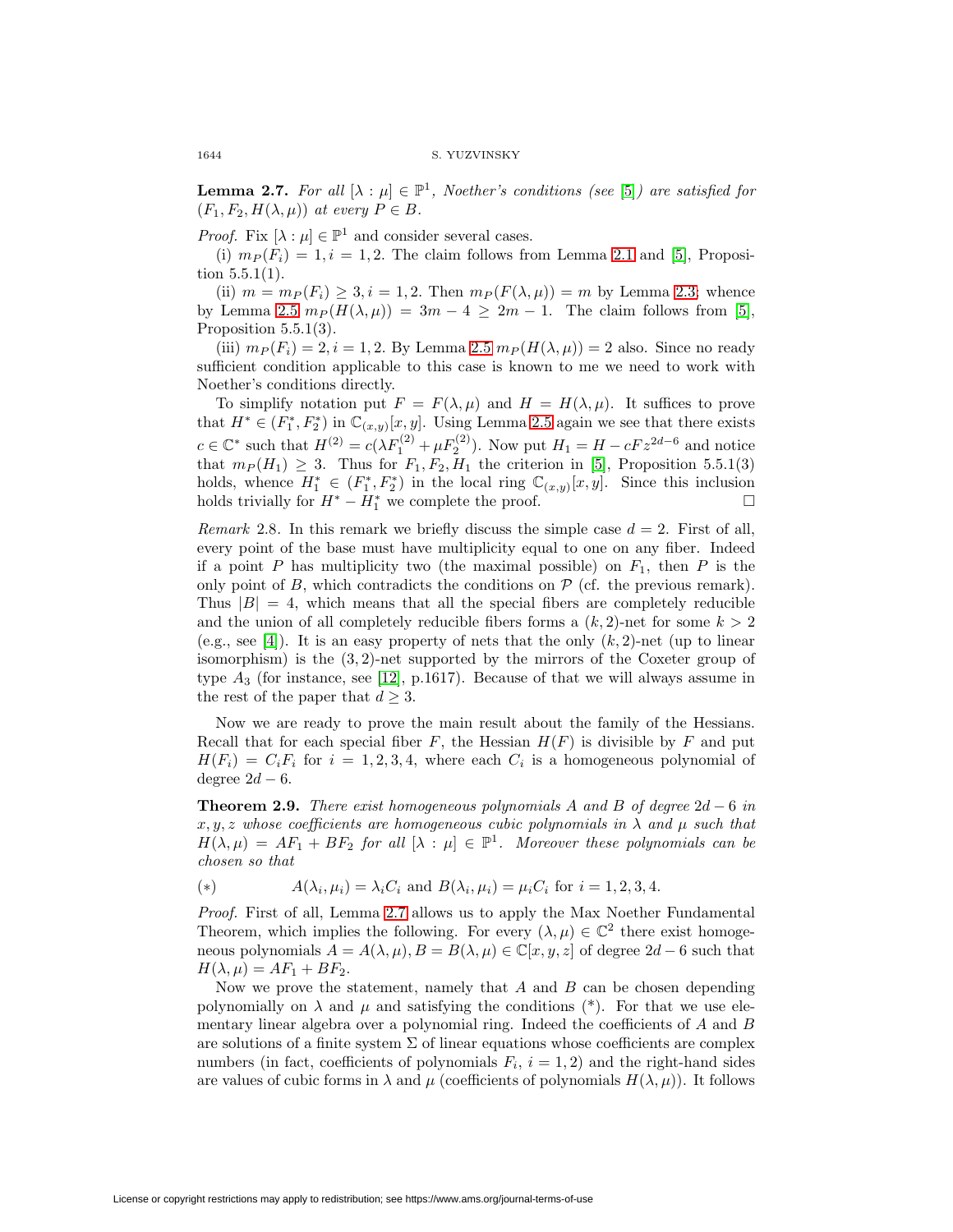from the previous paragraph that this system is consistent for all values of  $\lambda$  and  $\mu$ . This implies that by reducing the coefficient matrix of  $\Sigma$  to a row echelon form, one can skip the zero rows and by moving the free-variables columns to the righthand side obtain an equivalent system  $\Sigma'$  with a square non-degenerate matrix with scalar entries.

Now we take care of the free variables. To get a solution polynomially depending on  $\lambda$  and  $\mu$  it is enough to choose the free variables depending on parameters as arbitrary homogeneous cubic polynomials. We want however to find a special solution satisfying the 'boundary' conditions ([∗](#page-3-0)) at the special values of the parameters. Since the conditions (\*) give a solution of the system  $\Sigma$  for these special values of the parameters, there are values of the free variables corresponding to them. Thus for each free variable there exists a (unique) cubic form admitting each of these special values at the respective special value of the parameters. Now combining cubic forms on the right-hand side and using Cramer's rule we obtain a solution with the required properties.

Remark 2.10. If  $d \leq 5$ , then the solution of the system  $\Sigma$  is unique; whence it is automatically polynomial and satisfies the conditions ([∗](#page-3-0)). In this case there are no free variables. If however  $d > 5$ , then one can easily find non-polynomial solutions by choosing free variables non-polynomially depending on the parameters.

<span id="page-4-1"></span>**Corollary 2.11.** Theorem [2.9](#page-3-1) implies that

$$
H(\lambda, \mu) = D\lambda F_1 + E\mu F_2,
$$

where D and E are forms of degree  $2d-6$  in x, y, z whose coefficients are quadratic forms in  $\lambda$  and  $\mu$ . Moreover  $D(\lambda, 0) = \lambda^2 C_1$ ,  $E(0, \mu) = \mu^2 C_2$ , and  $D(\lambda_i, \mu_i) =$  $E(\lambda_i, \mu_i) = C_i$  for  $i = 3, 4$ .

<span id="page-4-0"></span>It turns out that we can learn more about  $D$  and  $E$ . The proof of the following proposition is taken from [\[10\]](#page-6-6).

**Proposition 2.12.** In Corollary [2.11](#page-4-1) we also have  $D(0, 1) = uC_2$  and  $E(1, 0) =$  $vC_1$  for some  $u, v \in \mathbb{C}$ .

*Proof.* We prove that the polynomial  $D(0, 1)$  is proportional to  $E(0, 1)$ . Then the first formula will follow from Corollary [2.11](#page-4-1) and the second one can be proved similarly.

Consider the pencil  $G(a, b) = aD(0, 1) + bE(0, 1)$ . It is projective (see [\[2\]](#page-6-9), p. 32) to the degenerate pencil generated by 0 and  $F_2$ . By the Chasles theorem (ibid.) the correspondence  $G(a, b) \leftrightarrow aF_2$  is one-to-one, which is impossible unless  $D(0, 1)$ and  $E(0, 1)$  are proportional.

<span id="page-4-2"></span>**Corollary 2.13.** The polynomials D and E can be expressed in terms of  $C_1$  and  $C_2$  as follows:

(1) 
$$
D(\lambda, \mu) = \lambda^2 C_1 + \lambda \mu X + u \mu^2 C_2,
$$

(2) 
$$
E(\lambda, \mu) = v\lambda^2 C_1 + \lambda \mu Y + \mu^2 C_2,
$$

<span id="page-4-3"></span>where X and Y are some forms in  $x, y, z$  of degree  $2d - 6$ .

Now we are ready to prove the strongest property of the pencil of the Hessians.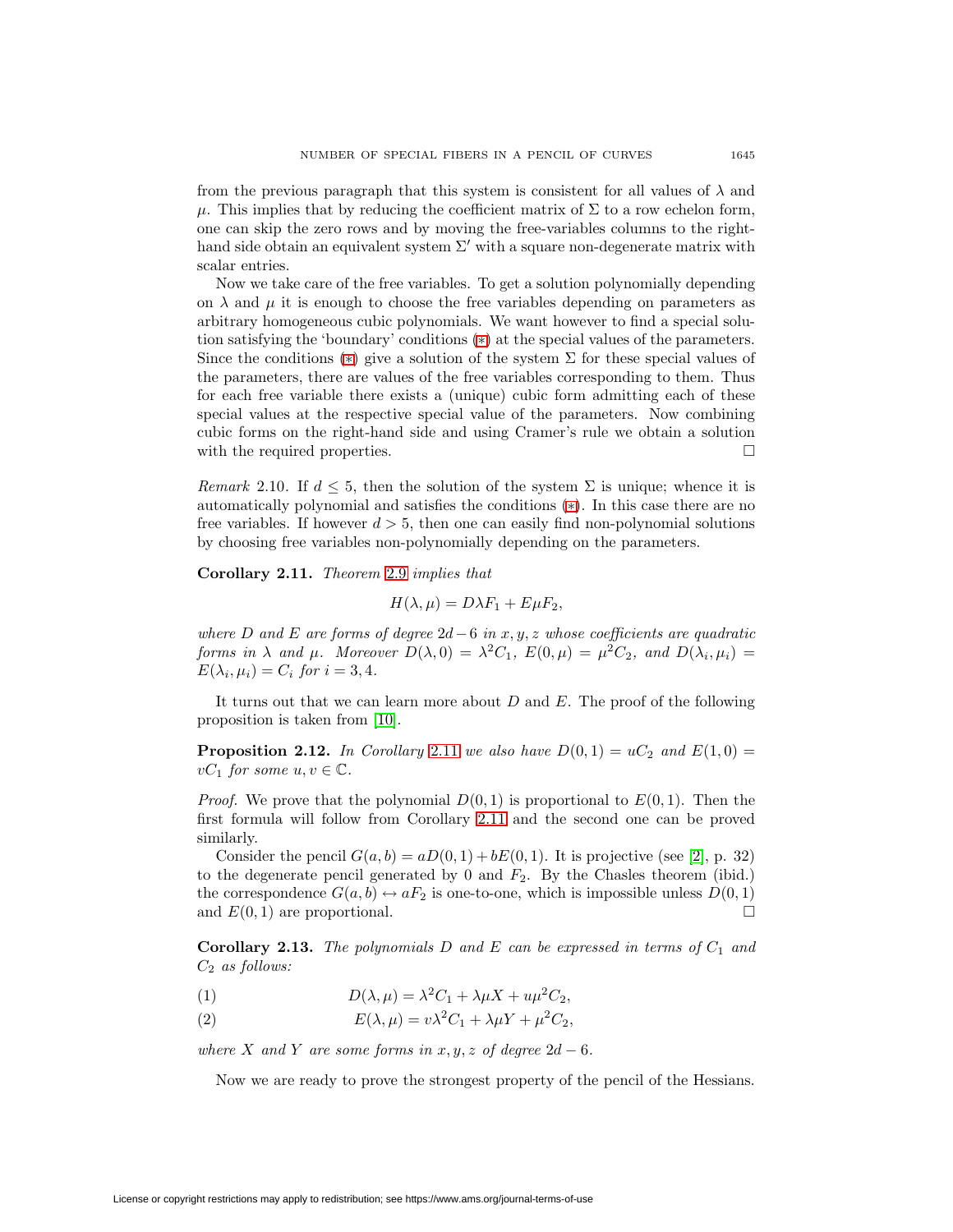**Proposition 2.14.** There exists a form C of degree  $2d - 6$  in x, y, z and quadratic forms p and q in  $\lambda$  and  $\mu$  such that

<span id="page-5-2"></span>(3) 
$$
H(\lambda, \mu) = C(p\lambda F_1 + q\mu F_2)
$$

for all  $(\lambda, \mu) \in \mathbb{C}^2$ .

*Proof.* Recalling that  $D(\lambda_i, \mu_i) = E(\lambda_i, \mu_i)$  for  $i = 3, 4$  and using Corollary [2.13](#page-4-2) we obtain the following equality:

(4) 
$$
\lambda_i \mu_i (X - Y) = C_1 \lambda_i^2 (v - 1) + C_2 \mu_i^2 (1 - u),
$$

where  $i = 3, 4$ . Since  $\lambda_i \mu_i \neq 0$  for  $i = 3, 4$  and also  $\lambda_3 \mu_4 - \lambda_4 \mu_3 \neq 0$  we can eliminate  $Y - X$  and obtain

<span id="page-5-1"></span>(5) 
$$
(v-1)\lambda_3\lambda_4C_1 = (1-u)\mu_3\mu_4C_2.
$$

The equalities  $v = u = 1$  or the assumption that  $C_1$  and  $C_2$  are identically 0 would imply that  $X = Y$ , whence  $D = E$  and  $F(\lambda, \mu)$  divides  $H(\lambda, \mu)$  for all  $[\lambda : \mu]$ . The same conclusion would be reached if we were to assume that  $C_1$  is identically 0 but  $C_2$  is not since this implies  $u = 1$ . Since this conclusion contradicts the irreducibility of generic fibers,  $(5)$  implies that  $C_1$  and  $C_2$  are not identically 0 and proportional to each other. Since we used about  $F_1$  and  $F_2$  only that they are special we can change the basis of the pencil and extend this statement to an arbitrary pair  $(C_i, C_j)$ ,  $i \neq j$   $(i, j = 1, 2, 3, 4)$ . Choosing  $C = C_1$  we see that every  $C_i$  is proportional to  $C$ .

Now consider again the equalities (1) and (2). Plugging in  $\lambda = \lambda_3$  and  $\mu = \mu_3$ yields (together with Corollary [2.11\)](#page-4-1) that  $X$  and  $Y$  are proportional to  $C$ . Now factoring out C implies [\(3\)](#page-5-2).

Remark 2.15. The previous proposition implies in particular that none of the fibers  $F_i$  can be the union of concurrent lines.

### 3. The main result

In this section we prove the following main result of the paper.

<span id="page-5-0"></span>**Theorem 3.1.** Let  $P$  be a pencil of plane curves of degree  $d > 1$  with irreducible generic fiber. Then

(i) if it has three completely reducible fibers, it can have at most one more special fiber;

(ii) if it has three completely reducible fibers and another special fiber, this special fiber is completely reducible and  $|B| = d^2$ .

*Proof.* (i) Suppose there are five special fibers  $F_i$ ,  $i = 1, 2, ..., 5$  and  $F_1, F_2, F_3$ are completely reducible. Applying Theorem [2.9](#page-3-1) and Proposition [2.14](#page-4-3) to two sets of indexes  $\{1, 2, 3, 4\}$  and  $\{1, 2, 3, 5\}$  we obtain the equality [\(3\)](#page-5-2) for two pairs of polynomials  $(p,q)$  and  $(\bar{p},\bar{q})$ . Since  $F_1$  and  $F_2$  are relatively prime these pairs are proportional (over  $\mathbb{C}$ ). Since for each special fiber  $F_i$  its Hessian is divisible by the fiber, the respective values of  $\lambda$  and  $\mu$  form a root of the polynomial

$$
r(\lambda, \mu) = p(\lambda, \mu)\lambda\mu - q(\lambda, \mu)\lambda\mu
$$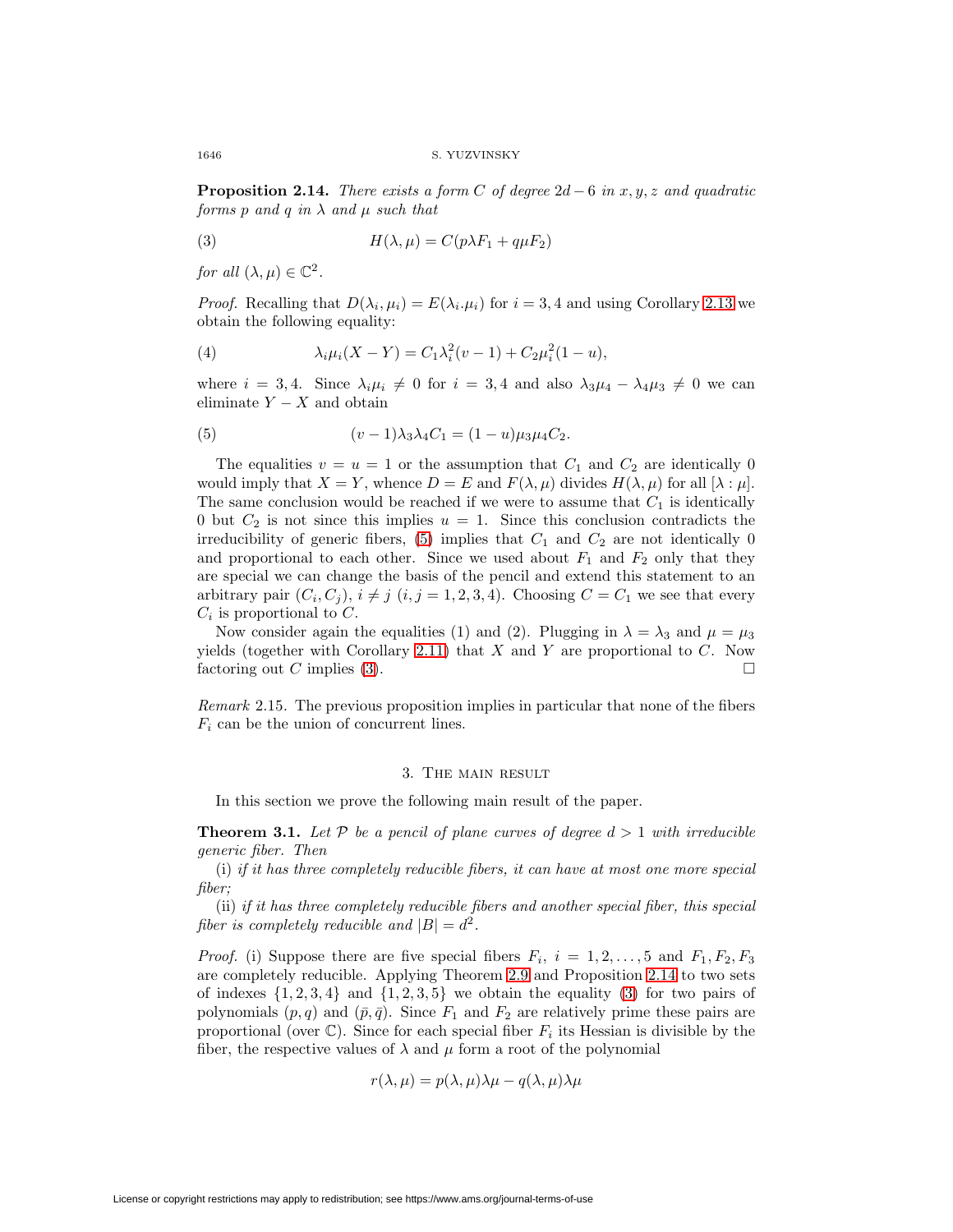of degree four. Since there are five of those roots, the polynomial  $r$  is identically zero, whence

$$
H(\lambda, \mu) = p(\lambda, \mu) CF(\lambda, \mu),
$$

which is impossible for generic  $(\lambda, \mu)$ .

(ii) Notice that the first part of statement (ii) follows from the second one since non-reduced curves cannot have intersection with  $d^2$  points. Thus it suffices to prove the second part.

Now we assume that  $P$  has three completely reducible fibers and another special fiber. First suppose that  $d = 3$ , i.e.,  $C = \emptyset$  where C is the curve from [\(3\)](#page-5-2). Then the equality [\(3\)](#page-5-2) implies that for each cubic which is a fiber of the pencil its Hessian is also a fiber. On the other hand, it is well-known that for any plane cubic the Hesse pencil has a fiber isomorphic to it. Thus taking a generic fiber of our pencil and its Hessian we obtain two generators of our pencil and of the Hesse pencil, whence these two pencils coincide (up to isomorphism and conjugation). The statement (ii) for the Hesse pencil is well-known.

Now suppose that  $d > 3$ , i.e.,  $C \neq \emptyset$ , and there exists  $P \in B$  at which the multiplicity m of any fiber is greater than 1. We assume as before  $P = [0:0:1]$ and let  $\alpha$  be a linear factor of  $F^{(m)}$  (i.e., a tangent line to F at P), where F is a generic fiber of P. According to Lemma [2.5,](#page-2-2)  $F^{(m)}$  divides  $H(F)^{(3m-4)}$ , whence so does  $\alpha$ ; i.e.,  $\alpha$  is a tangent line to  $H(F)$  at P. Since F is generic we have  $H(F) = CG$ , where G is a fiber different from F. Since  $\alpha$  is tangent to  $H(F)$  but not to  $G$  (by Lemma [2.3\)](#page-2-1) it is tangent to  $C$ . In other words we have proved that every tangent line to every generic fiber at  $P$  is tangent to  $C$ , whence there exist fibers with common tangent lines at P. This contradicts Lemma [2.3.](#page-2-1)

The following problem still remains unsolved.

**Problem.** Does there exist a pencil of a degree greater than 3 with four completely reducible fibers?

By the previous theorem this pencil would have  $|B| = d^2$ ; i.e., its existence is equivalent to the existence of a  $(4, d)$ -net in  $\mathbb{P}^2$  with  $d > 3$ .

The negative solution of this problem in [\[10\]](#page-6-6) has a gap.

#### **REFERENCES**

- <span id="page-6-9"></span><span id="page-6-0"></span>[1] A. Bodin, Reducibility of rational functions in several variables, math.AG/0510434.
- [2] Coolidge, J. L., A Treatise on Algebraic Plane Curves, Dover, New York, 1959. M[R0120551](http://www.ams.org/mathscinet-getitem?mr=0120551) [\(22:11302\)](http://www.ams.org/mathscinet-getitem?mr=0120551)
- <span id="page-6-7"></span><span id="page-6-4"></span>[3] A. Dimca, Pencils of plane curves and characteristic varieties, math.AG/0606442.
- [4] M. Falk and S. Yuzvinsky, Multinets, resonance varieties, and pencils of plane curves, Compositio Math. 143 (2007), 1069-1088. M[R2339840](http://www.ams.org/mathscinet-getitem?mr=2339840)
- <span id="page-6-8"></span>[5] W. Fulton, Algebraic Curves, Benjamin/Cummings, New York-Amsterdam, 1969. M[R0313252 \(47:1807\)](http://www.ams.org/mathscinet-getitem?mr=0313252)
- <span id="page-6-1"></span>[6] J. Hadamard, Sur les conditions de d´ecomposition des formes, Bull. Soc. Math. France **27** (1899), 34-47. M[R1504330](http://www.ams.org/mathscinet-getitem?mr=1504330)
- <span id="page-6-2"></span>[7] G. Halphen, Oeuvres de G.-H. Halphen, t. III, Gauthier-Villars, 1921, 1-260.
- <span id="page-6-3"></span>[8] A. Libgober and S. Yuzvinsky, Cohomology of the Orlik-Solomon algebras and local systems, Compositio Math. 121 (2000), 337-361. M[R1761630 \(2001j:52032\)](http://www.ams.org/mathscinet-getitem?mr=1761630)
- <span id="page-6-5"></span>[9] J. V. Pereira and S. Yuzvinsky, Completely reducible hypersurfaces in a pencil, Advances in Math. **219** (2008), 672–688.
- <span id="page-6-6"></span>[10] J. Stipins, On finite k-nets in the complex projective plane, Ph.D. thesis, The University of Michigan, 2007.